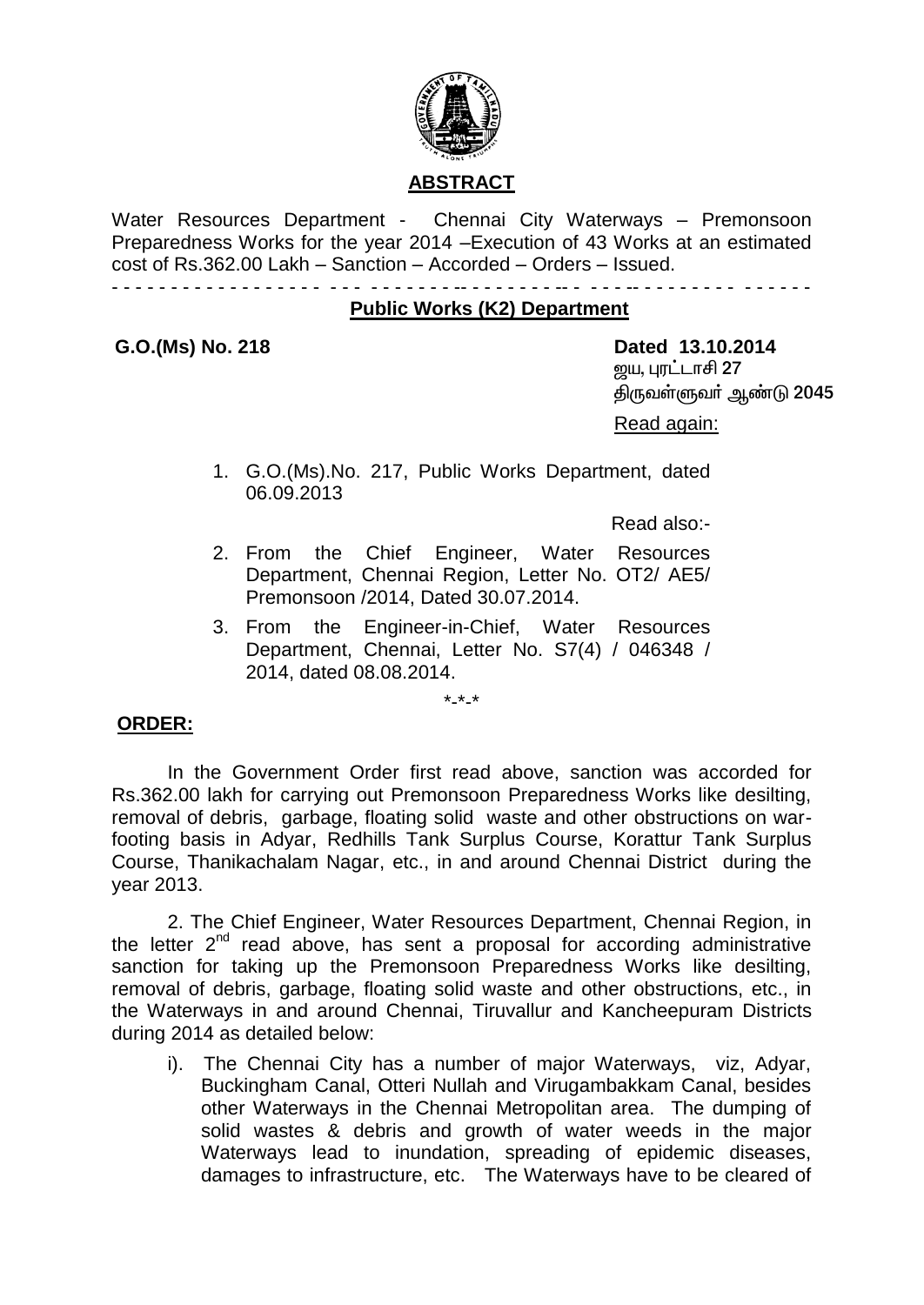debris, silt, weeds and blockages before the onset of the North East Monsoon 2014 to enable the Department to manage the floods. As such, it is essential to take precautionary measures before the onset of the North East Monsoon.

- (ii). In Chennai City, Improvement Works are in progress under the Jawaharlal Nehru National Urban Renewal Mission (JNNURM) Scheme in major Waterways like Otteri Nullah, Virugambakkam – Arumbakkam Drain, North Buckingham Canal and South Buckingham Canal. However, Premonsoon Precautionary Works have to be taken up in the Cooum River, since the River is not included under the Jawaharlal Nehru National Urban Renewal Mission Scheme.
- (iii).The debris, garbage, solid waste, accumulated silt and water weeds in the Adyar River, Redhills Tank Surplus Course, Korattur Tank Surplus Course, Thanikachalam Nagar, etc, have to be cleared for smooth flow of flood water. During monsoon rains, the sand bars accumulated at the Muttukadu mouth have to be removed for smooth flow of flood water into the sea.
- (iv).Similarly, Premonsoon Precautionary Works have to be taken up in Velachery Tank, Velachery Tank Surplus Course and Link Channel between Velachery Tank Surplus Course and Pallikaranai Swamp to avoid inundation in Velachery, Madipakkam, Adampakkam and Keelkattalai areas.
- (v). The water spread area of the Velachery Tank is covered with water weeds, floating waste materials, debris and garbage. Frequent reports appear in Newspapers regarding the status of the Velachery Tank. The Residents Welfare Associations in the Velachery area have also represented through letters to clean the Velachery Tank. The Velachery Tank Surplus Course and the Link Channel connecting Pallikaranai Swamp and Keelkattalai Tank Surplus Course are filled with heavy growth of vegetation, garbage and solid waste. These obstructions have to be cleared for free flow of flood water to the Pallikaranai Swamp. In the above areas, no Works have been taken up under the Jawaharlal Nehru National Urban Renewal Mission Scheme.
- (vi). In view of the above reasons, it is essential to take up the Premonsoon Preparedness Works on war footing basis before the onset of the North East Monsoon during 2014.

3. The Chief Engineer, Water Resources Department, Chennai Region, has proposed to take up 54 Premonsoon Preparedness Works at an estimated cost of Rs.451.80 lakh during the year 2014 and has requested to accord administrative sanction for Rs.451.80 Lakh for the 54 Premonsoon Preparedness Works. The Engineer-in-Chief, Water Resources Department, in the letter 3<sup>rd</sup> read above, has recommended the proposal of the Chief Engineer, Water Resources Department, Chennai Region.

4. But, the Government have decided to restrict the Estimate for the Premonsoon Preparedness Works to the previous year's sanctioned amount of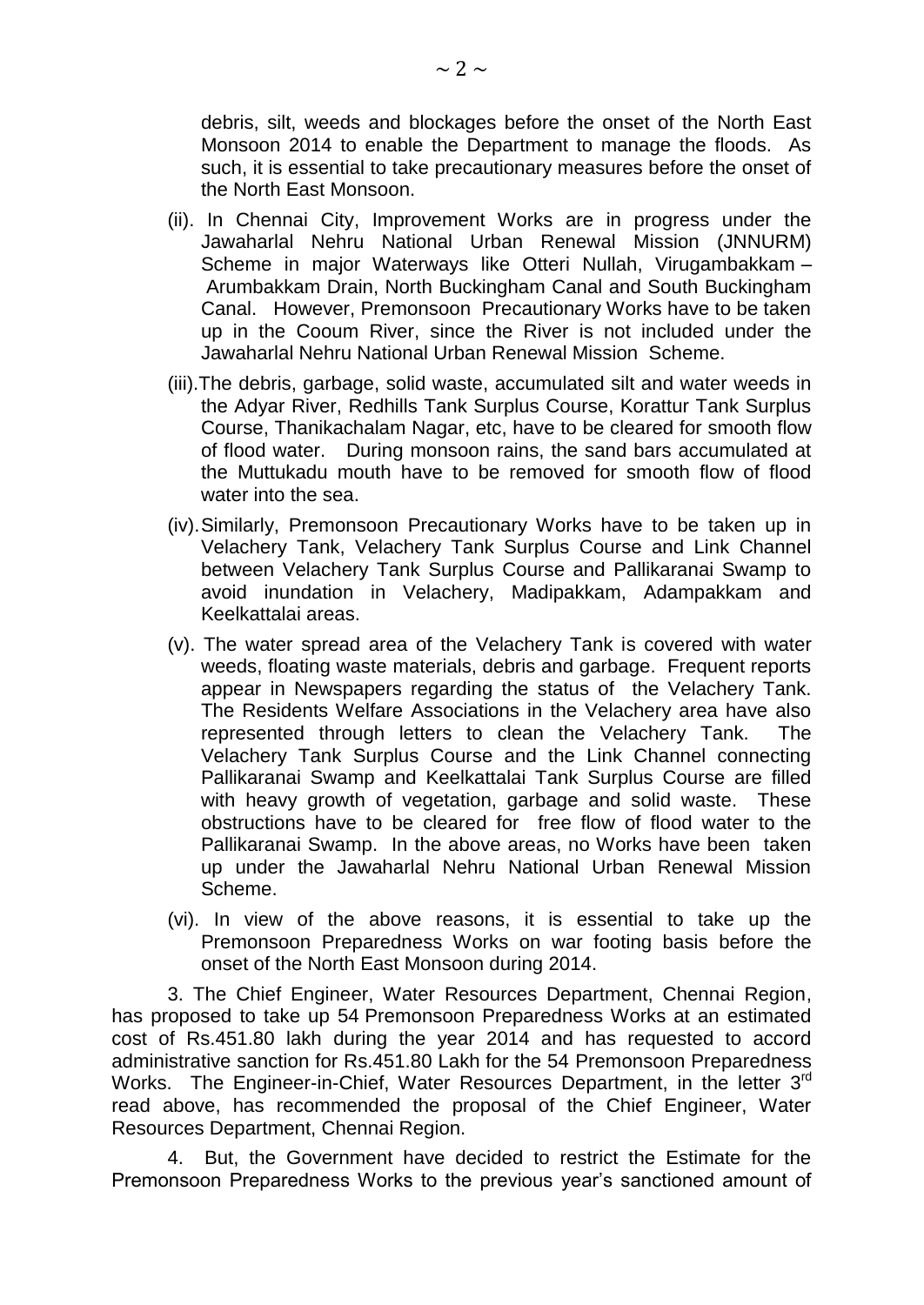Rs.362.00 lakh. Hence, a revised list of 43 Works to be executed during the year 2014 has been obtained from the Chief Engineer, Water Resources Department, Chennai Region, as detailed below:

| SI.<br>No. | Name of the Division                                       | No. of<br><b>Works</b> | Amount<br>(Rupees in<br>Lakh) |
|------------|------------------------------------------------------------|------------------------|-------------------------------|
| 1.         | Division,<br>Araniyar<br><b>Basin</b><br>Chepauk, Chennai. | 11                     | 107.00                        |
| 2.         | <b>Basin</b><br>Kosasthalaiyar<br>Division, Tiruvallur.    | 22                     | 184.70                        |
| 3.         | Division.<br>Lower Palar Basin<br>Kancheepuram.            | 10                     | 70.30                         |
|            | Total                                                      | 43                     | 362.00                        |

5. The Government, after careful consideration, have decided to accept the revised proposal of the Chief Engineer, Water Resources Department, Chennai Region, Chennai. Accordingly, sanction is accorded for Rs.362.00 Lakh (Rupees Three crore and sixty two lakh only) for executing 43 Premonsoon Preparedness Works like desilting, removal of debris, garbage, floating solid waste and other obstructions on war-footing basis in and around Chennai, Tiruvallur and Kancheepuram Districts till the end of the North East Monsoon 2014. The details of the 43 Works are annexed to this Order. (Annexure I to III)

6. The expenditure towards the Works sanctioned in para 5 above shall be debited to the following head of account:

" 4711 Capital Outlay on Flood Control Projects – 01 Flood Control – 103 Civil Works – Schemes in the Twelfth Five Year Plan – II State Plan - KO Desilting, Widening and Construction of Flood Protection Works in Chennai City Waterways – 16 Major Works. (DPC 4711-01-103-KO–1602).

7. Necessary funds will be provided in Revised Estimate / Final Modified Appropriation 2014-2015. However, the expenditure shall be brought to the notice of the Legislature by way of specific inclusion in the Supplementary Estimates 2014-2015. Pending provision of funds in Revised Estimate / Final Modified Appropriation 2014-2015, the Engineer-in-Chief, Water Resources Department and Chief Engineer (General), Public Works Department, is authorised to incur the expenditure sanctioned in para 5 above. He is also requested to send necessary Explanatory Notes for specific inclusion of the expenditure in the Supplementary Estimates 2014-2015 to the Government in Finance (BG-I) Department at the appropriate time without fail. He is also requested to include the above expenditure while sending the proposal for Revised Estimate / Final Modified Appropriation 2014-2015 to Government in Finance (PW-II) Department at an appropriate time.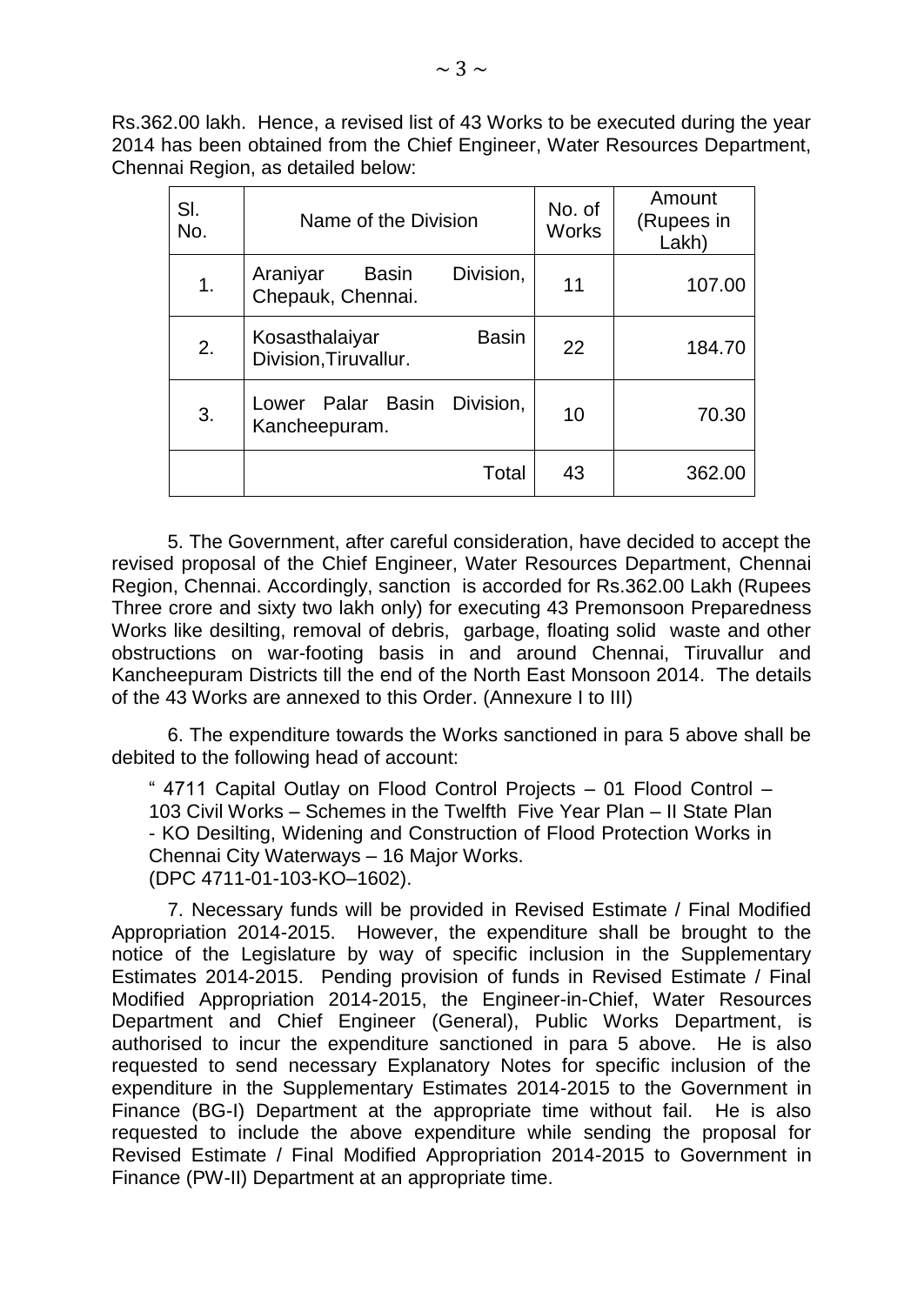8. This order issues with the concurrence of Finance Department vide its U.O. No.55891 / PW-II / 2014, dated. 13.10.2014 and the Additional Sanction Ledger No. 1317 (One thousand three hundred and seventeen)

### **(BY ORDER OF THE GOVERNOR)**

#### **M. SAI KUMAR PRINCIPAL SECRETARY TO GOVERNMENT**

**To**

The Engineer-in-Chief, Water Resources Department and Chief Engineer (General), Public Works Department, Chepauk, Chennai-5.

The Chief Engineer, Water Resources Department, Chennai Region, Chennai-5.

The District Collector, Chennai / Tiruvallur / Kancheepuram Districts.

The Pay and Accounts Officer (East), Chennai-8.

The Principal Accountant General (A&E), Chennai-18.

The Principal Accountant General (Audit-I), Chennai-18.

The Resident Audit Officer,(O/o. Principal Accountant General (General and Social Sector Audit), TN Secretariat, Chennai-9.

#### **Copy to**

The Secretary to Chief Minister, Chennai-9.

The Finance (PW.II / BG-I / BG-II) Department, Chennai-9.

The Public Works(OP-II) Department, Chennai-9.

Stock File / Spare Copy.

#### **// Forwarded by Order //**

 **Section Officer**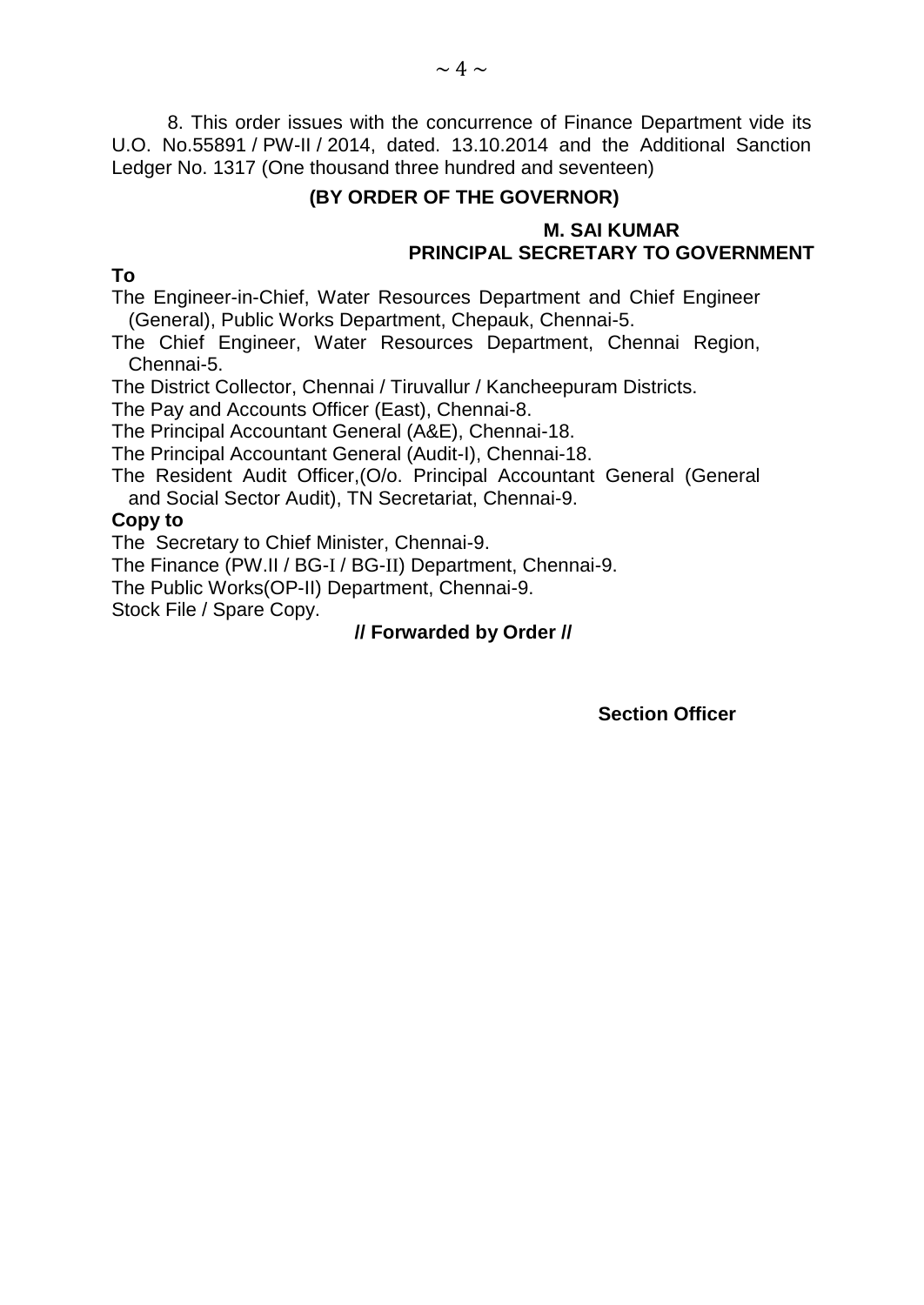#### Annexure to G.O.(Ms)No. 218, Public Works Department, dated 13.10.2014

## **PREMONSOON WORKS FOR THE YEAR 2014 Araniyar Basin Division**

| SI.<br><b>No</b> | <b>Name of Work</b>                                                                                                                                                                                    | <b>Estimate</b><br><b>Amount</b><br>(Rupees in<br>Lakh) |
|------------------|--------------------------------------------------------------------------------------------------------------------------------------------------------------------------------------------------------|---------------------------------------------------------|
| 1.               | Removal of silt, floating materials, vegetation and other<br>obstructions from Padikuppam Cause Way to Burial Ground<br>in Cooum River by using float machinery (L.S.15940m to<br>15300m)              | 5.00                                                    |
| 2.               | Removal of silt, floating materials, vegetation and other<br>obstructions from Burial Ground to Inner Ring Road Bridge in<br>Cooum River by using float machinery (L.S.15300m to<br>14740m)            | 5.00                                                    |
| 3.               | Removal of silt, floating materials, vegetation and other<br>obstructions from Napier Bridge to River mouth in Cooum<br>River by using float.                                                          | 20.00                                                   |
| 4.               | Cut opening and maintaining the sustainable opening of<br>Cooum river mouth for the month of October 2014                                                                                              | 15.00                                                   |
| 5.               | Cut opening and maintaining the sustainable opening of<br>Cooum river mouth for the month of November 2014                                                                                             | 14.00                                                   |
| 6.               | Cut opening and maintaining the sustainable opening of<br>Cooum river mouth for the month of December 2014                                                                                             | 15.00                                                   |
| 7.               | Removal of silt, floating materials, vegetation and other<br>obstructions in North Arm from Hutton Bridge to Quaid-e-<br>Milleth Bridge in Cooum River by using float machinery (L.S.<br>250m to 980m) | 6.00                                                    |
| 8.               | Removal of silt, floating materials, vegetation and other<br>obstructions in North Arm from Quaid-e-Milleth Bridge to<br>Napier Bridge in Cooum River by using float machinery (L.S.<br>980m to 2040m) | 7.00                                                    |
| 9.               | Cut open the mouth at Muttukadu mouth in Muttukadu<br>Village of Thiruporur Taluk in Kancheepuram District for the<br>month of October 2014.                                                           | 8.00                                                    |
| 10.              | Cut open the mouth at Muttukadu mouth in Muttukadu<br>Village of Thiruporur Taluk in Kancheepuram District for the<br>month of November 2014.                                                          | 7.00                                                    |
| 11.              | Cut open the mouth at Pudupattinam in Pudupattinam<br>Village of Cheyur Taluk in Kancheepuram.                                                                                                         | 5.00                                                    |
|                  | Sub total                                                                                                                                                                                              | 107.00                                                  |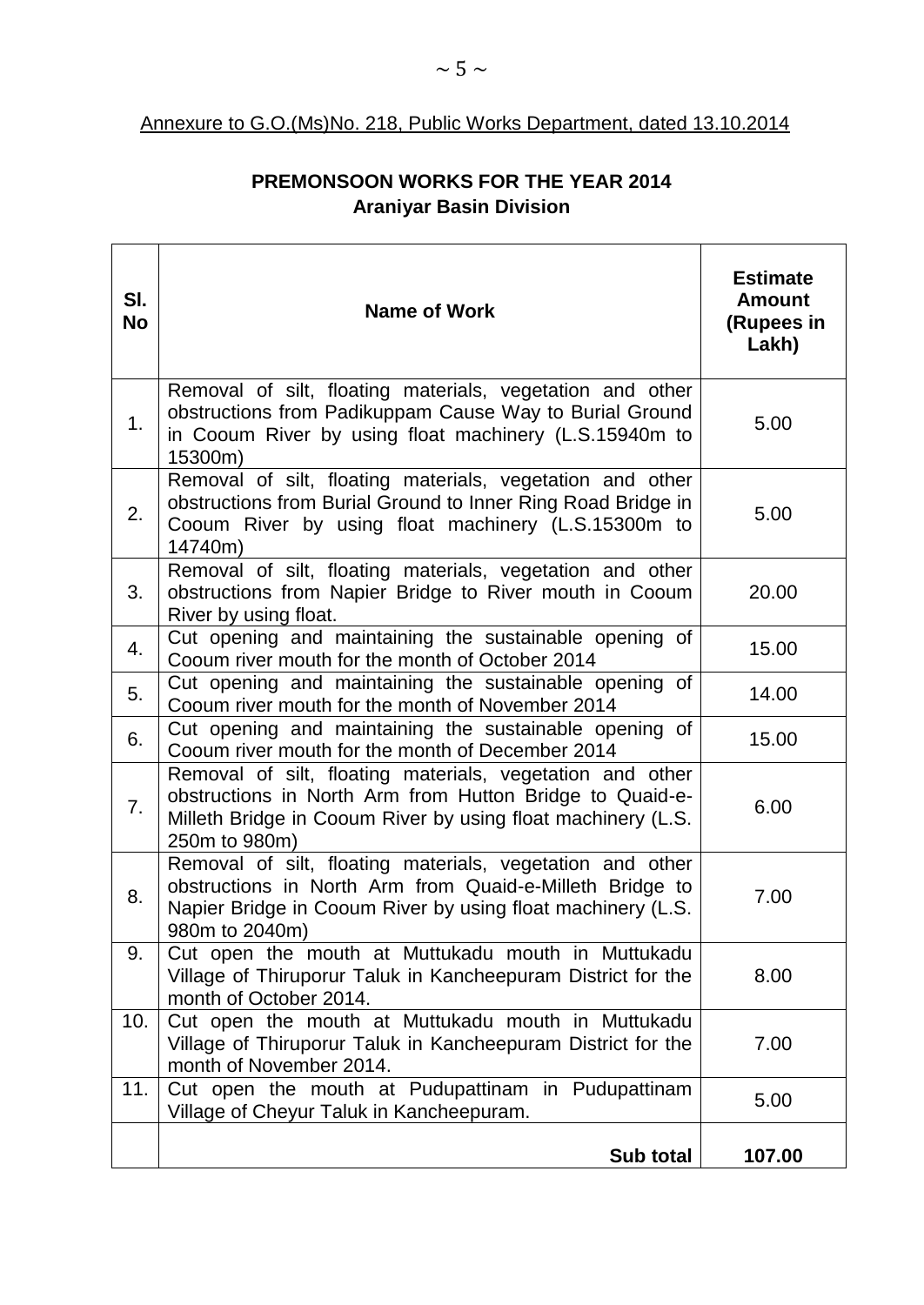# Annexure -II

# **Kosasthalaiyar Basin Division**

| SI.<br>No.      | <b>Name of Work</b>                                                                                                                                                                                                                         | <b>Estimate</b><br><b>Amount</b><br>(Rupees<br>in Lakh) |
|-----------------|---------------------------------------------------------------------------------------------------------------------------------------------------------------------------------------------------------------------------------------------|---------------------------------------------------------|
| $\mathbf 1$     | Removal of Silt, Slush, Debris in Thanikachalam Nagar Drain from<br>LS.0m to 1650m (Reach I) including conveying the removed<br>and dumping outside the residential<br>materials<br>areas<br>in<br>Madhavaram Taluk of Thiruvallur District | 4.00                                                    |
| $\overline{2}$  | Removal of Silt, Slush, Debris in Thanikachalam Nagar Drain from<br>LS.1650m to 3050m (Reach II) in Madhavaram Taluk of Thiruvallur<br>District including conveying the removed materials and dumping<br>outside the residential areas.     | 3.50                                                    |
| 3               | Removal of Silt, Slush, Debris, Weeds and reforming the bund in<br>Redhills Tank Surplus Course from LS.0m to 480m and toe drain<br>of left flank bund in Madhavaram Taluk of Thiruvallur District.                                         | 6.00                                                    |
| 4               | Removal of Silt, Slush, Debris, Weeds and reforming the bund in<br>Redhills Tank Surplus Course from LS.500m to 1100m in<br>Madhavaram Taluk of Thiruvallur District.                                                                       | 9.00                                                    |
| 5               | Removal of Silt, Slush, Debris, Weeds and reforming the bund in<br>Redhills Tank Surplus Course from LS.4400m to 4800m in<br>Madhavaram Taluk of Thiruvallur District.                                                                      | 8.00                                                    |
| 6               | Removal of Silt, Slush, Debris, Weeds and reforming bund in U/s<br>side of Padikuppam Causeway in Ambattur Taluk of Thiruvallur<br>District including conveying the removed materials and dumping<br>outside the residential areas.         | 4.00                                                    |
| $\overline{7}$  | Removal of Silt, Slush, Debris, Weeds and reforming the bund in<br>U/s and D/s sides of Maduravoyal Causeway below Outer Ring<br>Road Bridge by using float in Maduravoyal Taluk of Thiruvallur<br>District.                                | 10.00                                                   |
| 8               | Removal of Silt, Slush, Debris, Weeds in U/s and D/s sides of<br>Velapanchavadi Causeway in Maduravoyal Taluk of Thiruvallur<br>District.                                                                                                   | 5.70                                                    |
| 9               | Providing sand bags for Adyar River, wherever necessary.                                                                                                                                                                                    | 5.50                                                    |
| 10 <sup>1</sup> | Removal of Silt, Slush, Debris, Weeds and any floating materials<br>in U/s side of Jafferkhanpet Bridge in Adyar River in Chennai<br>including conveying the removed materials and dumping outside<br>the residential areas.                | 5.00                                                    |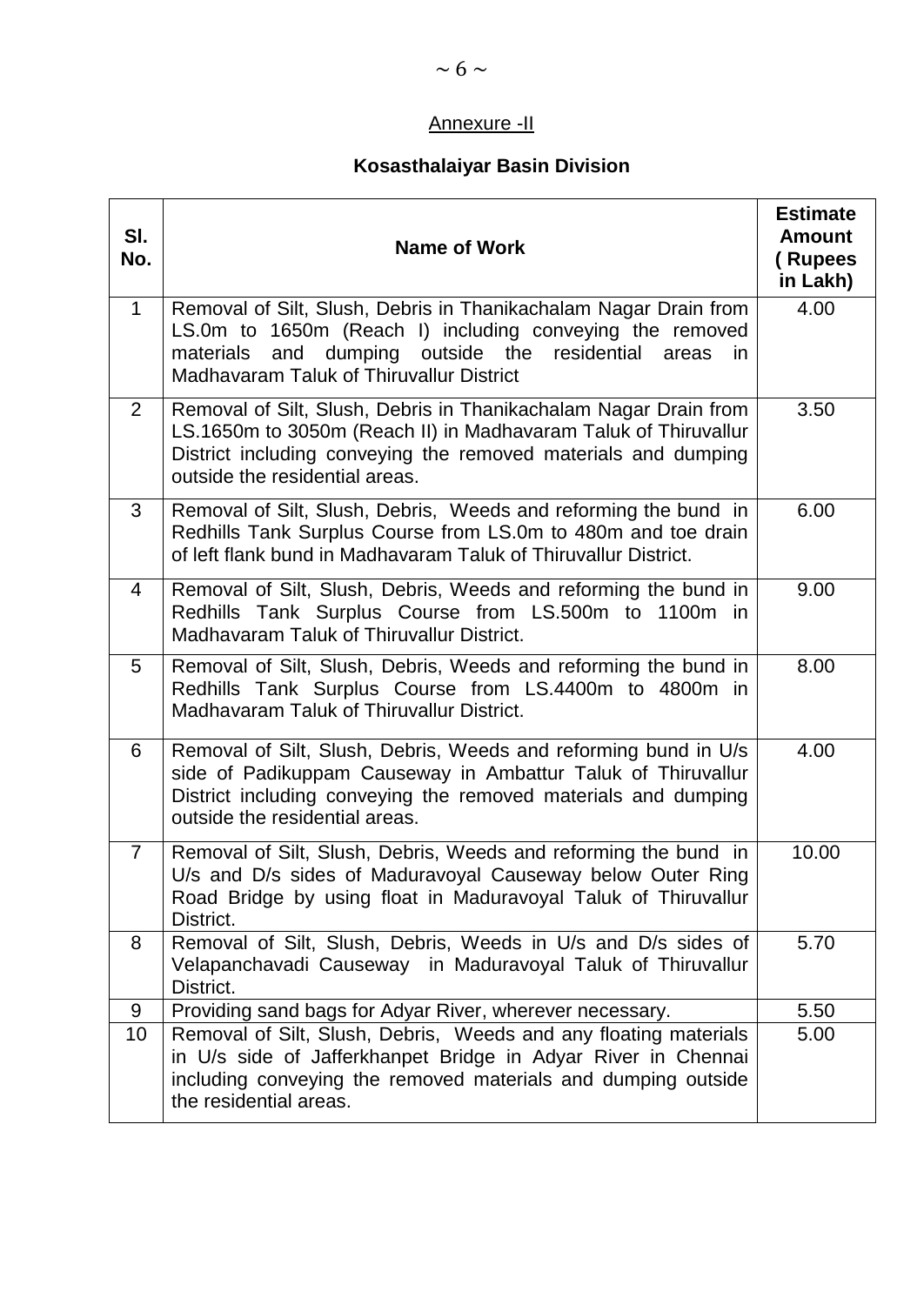| SI.<br>No. | <b>Name of Work</b>                                                                                                                                                                                                                                  | <b>Estimate</b><br><b>Amount</b><br>(Rupees<br>in Lakh) |
|------------|------------------------------------------------------------------------------------------------------------------------------------------------------------------------------------------------------------------------------------------------------|---------------------------------------------------------|
| 11         | Removal of silt from the Adyar river mouth left side area                                                                                                                                                                                            | 20.00                                                   |
| 12         | Removal of silt from the Adyar river mouth right side area                                                                                                                                                                                           | 20.00                                                   |
| 13         | Cutting opening and maintaining the sustainable opening of Adyar<br>river mouth area for the month of October 2014                                                                                                                                   | 20.00                                                   |
| 14         | Cutting opening and maintaining the sustainable opening of Adyar<br>river mouth area for the month of November 2014                                                                                                                                  | 15.00                                                   |
| 15         | Cutting opening and maintaining the sustainable opening of Adyar<br>river mouth area for the month of December 2014                                                                                                                                  | 15.00                                                   |
| 16         | Removal of Silt, Slush, Debris and Weeds near Military Causeway<br>in Adyar River in Sriperumbudur Taluk of Kancheepuram District.                                                                                                                   | 5.00                                                    |
| 17         | Removal of Silt, Slush, Debris, Weeds in the Adyar River from<br>LS.38000m to 39500m in Varadarajapuram Village in Tambaram<br>Taluk of Kancheepuam District including conveying the removed<br>materials and dumping outside the residential areas. | 10.00                                                   |
| 18         | Removal of Silt, Slush and Debris in Ramapuram<br>Drain in<br>Sriperumbudur Taluk of Kancheepuram District<br>including<br>conveying the removed materials and dumping outside the<br>residential areas.                                             | 3.00                                                    |
| 19         | Removal of Silt, Slush, Debris and Weeds in Periathaikalvoy from<br>LS.1000m to 2250m feeding to Kakkalur Tank in Thiruvallur Taluk<br>including conveying the removed materials and dumping outside<br>the residential areas.                       | 4.00                                                    |
| 20         | Removal of Silt, Slush, Debris and Weeds in Periathaikalvoy from<br>LS.2250m to 3500m feeding to Kakkalur Tank in Thiruvallur Taluk<br>including conveying the removed materials and dumping outside<br>the residential areas.                       | 4.00                                                    |
| 21         | Removal of Silt, Slush, Debris and Weeds in Perumbakkam<br>Surplus Course from LS.0-700m (C.V. Naidu Salai to Bus Stand<br>Salai) including conveying the removed materials and dumping<br>outside the residential areas.                            | 4.00                                                    |
| 22         | Removal of Silt, Slush, Debris and Weeds in Perumbakkam<br>Surplus Course from LS.700m to 1400m (Bus Stand - Thumbaran<br>Kuttai) including conveying the removed materials and dumping<br>outside the residential areas.                            | 4.00                                                    |
|            | <b>Total</b>                                                                                                                                                                                                                                         | 184.70                                                  |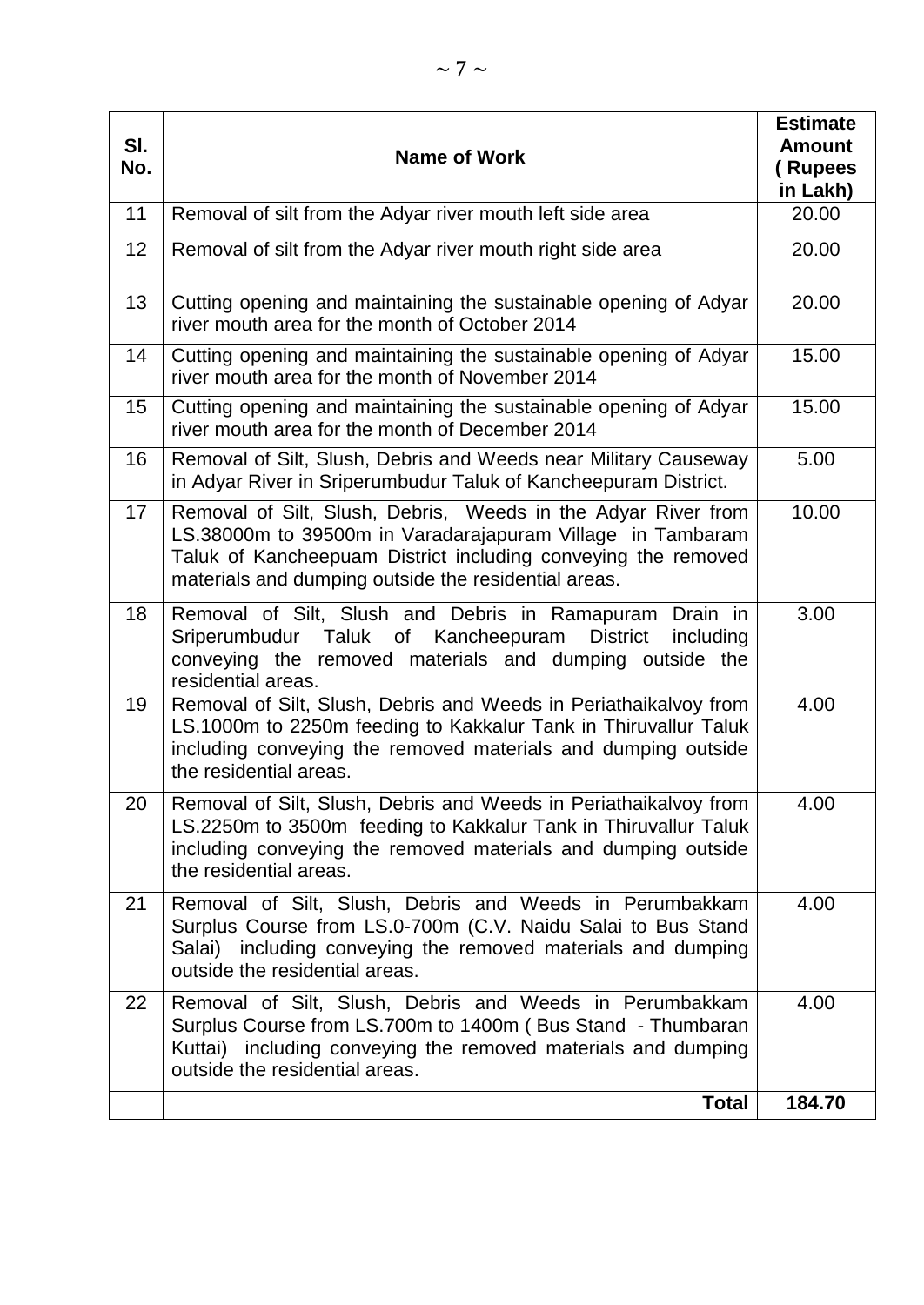# Annexure –III

## **Lower Palar Basin Division**

| SI.<br>No.   | <b>Name of Work</b>                                                                                                                                                                                                                                                                                                                            | <b>Estimte</b><br><b>Amount</b><br>(Rupees in<br>Lakh) |
|--------------|------------------------------------------------------------------------------------------------------------------------------------------------------------------------------------------------------------------------------------------------------------------------------------------------------------------------------------------------|--------------------------------------------------------|
| $\mathbf{1}$ | Removal of weeds, vegetations and floating materials in<br>Velachery Drainage Channel from Regulator L.S.0m to<br>1970m by using poclain, conveying and dumping the<br>removed materials outside the residential area by using<br>Poclain Machinery, Tippers & Labourers in Guindy-<br>Mambalam Taluk of Kancheepuram District.                | 8.50                                                   |
| 2            | Removal of weeds, vegetations desilting from Keelkattalai<br>Tank Weir to Pallikaranai Swamp, conveying & dumping<br>the removed materials outside the residential area by<br>using Poclain Machinery, Tippers & Labourers<br>in.<br>Sholinganallur Taluk of Kancheepuram District.                                                            | 8.50                                                   |
| 3            | Removal<br><b>of</b><br>weeds, vegetations, desilting<br>from<br>Nanmangalam Tank Weir to Course in Keelkattalai Tank,<br>conveying & dumping the removed materials outside the<br>residential area by using Poclain Machinery, Tippers &<br>Labourers in Sholinganallur Taluk of Kancheepuram<br>District.                                    | 7.30                                                   |
| 4            | Removal of obstructions, debris and clearing the<br>Adambakkam Tank Surplus Course in Adambakkam Tank<br>Road and conveying and dumping the removed materials<br>outside the residential area by using Poclain Machinery,<br>Tippers & Labourers in Alandur Taluk of Kancheepuram<br>District.                                                 | 6.00                                                   |
| 5            | weeds, vegetations and desilting<br>Removal of<br>of<br>Ottiyampakkam Odai from Maduraipakkam Village of<br>Semmenjeri Slum Clearance Board area and conveying<br>and dumping the removed materials outside the<br>residential area by using Poclain Machinery, Tippers &<br>in Sholinganallur Taluk of Kancheepuram<br>Labourers<br>District. | 6.00                                                   |
| 6            | Removal of obstructions, debris and clearing the U/S and<br>D/S of the bridges in Sholinganallur, Medavakkam Road<br>& Swamp, Conveying and dumping<br>the removed<br>materials outside the residential area by using Float,<br>Poclain Machinery, Tippers & Labourers in Sholinganallur<br>Taluk of Kancheepuram District.                    | 6.00                                                   |